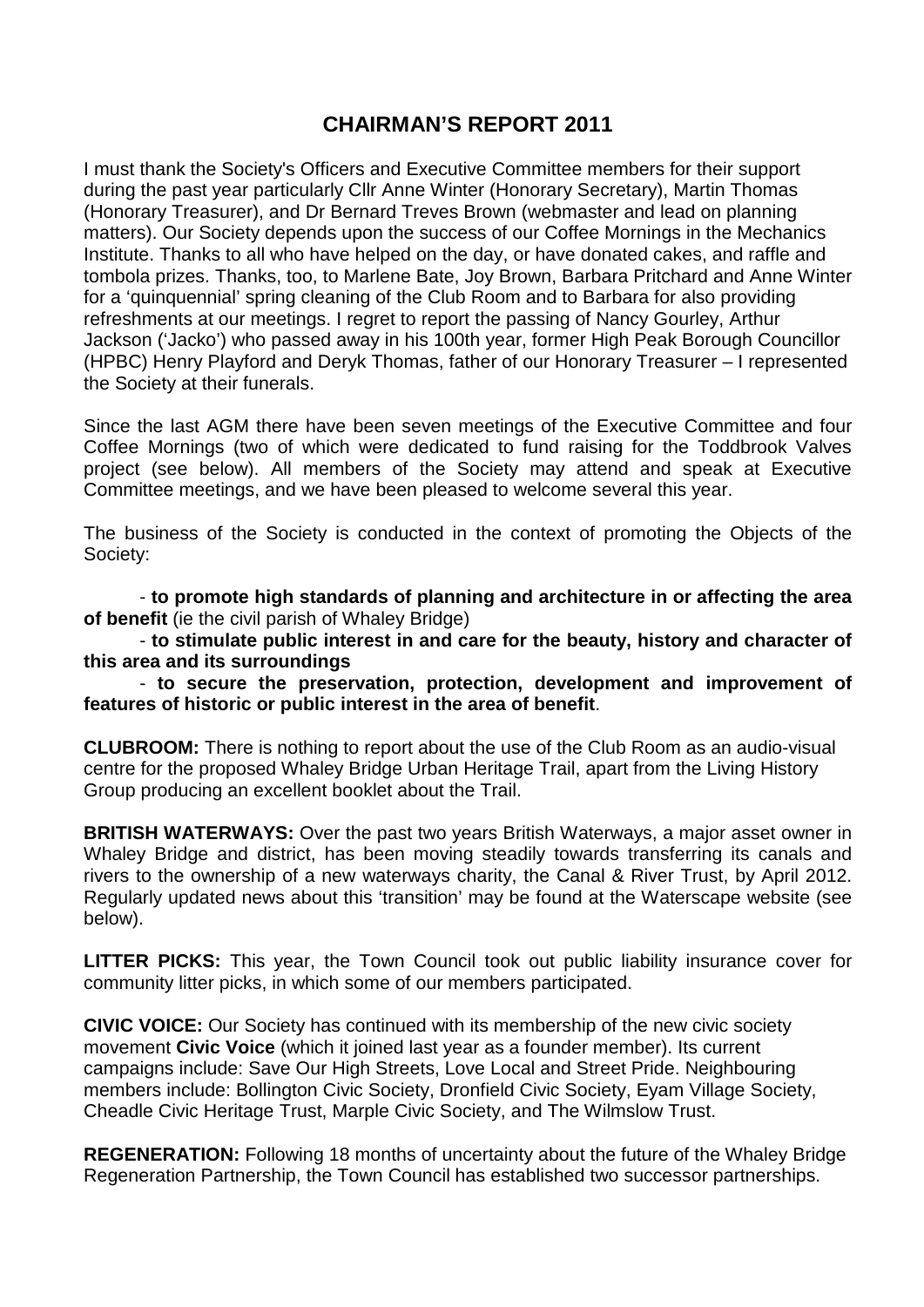One of these is to be concerned with the provision of a new bridge (to provide an alternative HGV access to and from Bingswood Industrial Estate avoiding Canal Street, the Canal Basin and Bingswood Avenue) and the regeneration of the Canal Basin and the Grade 2\* Transfer Shed therein. Another, called Whaley4Wards, will be concerned with other issues; for further information, visit the community website.

Following the local elections in May, HPBC has reversed its decision to stop supporting the Whaley Bridge Regeneration Partnership beyond March 2011. In October it agreed to make £4,000 available this year. The successful Going Local method of supporting communities has been scrapped, but a Members Initiative Fund has been introduced.

I am sure that I speak for all our members when I applaud the work of other local community groups, especially: Friends of Furness Vale Station, Friends of Whaley Bridge Station, COGS (Furness Vale Community Organising Green Space) and Friends of Memorial Park. An 'easy access area' platform has been provided on the Manchester platform at Whaley Station, and the renovation of the Booking Office and Hall, and Waiting Room, on the Buxton platform has been completed.

We have met COGS representatives this year, and learned that there is a 21st century form of 'planning blight' preventing them from achieving their aspirations for their community.

**SHALLCROSS INCLINE GREENWAY:** I represented the Society (and the Town Council) at Derbyshire County Council's Regulatory (Planning) Committee meeting on 1<sup>st</sup> August 2011 at which planning permission was given. The project is currently under construction. The route will be able to be used by walkers, cyclists and horse riders, and will be wheelchair accessible at both ends and throughout its length. Its completion will go some way to address the problem of the danger from the lack of pavements (and speeding) on Elnor Lane. It adds to the existing Linear Park, and takes forward the aspiration of the former Whaley Bridge Urban District Council to have public access along the line (as far as practicable) of the former Cromford and High Peak Railway within the Parish.

**PLANNING:** It is expected that the imminent passage of the Localism Bill into law (although at the time of writing it is still believed to be capable of amendment) will finally achieve the coalition government's intention of abolishing Regional Spatial Strategies and regional housing targets. Next year will see the introduction of the final National Planning Policy Framework (NPPF). The Society's response to the Department of Communities and Local Government (DCLG) public consultation may be found on our website.

It is in this context that the local planning authority, HPBC, has continued working during 2011 towards the submission of its Local Development Framework (LDF) documentation for an 'examination in public' in 2012, prior to formal adoption by the Secretary of State in 2013. 'Community Conversations' have been held in Whaley Bridge and Furness Vale. For the area of High Peak Borough outside the Peak Park, the existing evidence-based housing targets in the East Midlands Regional Plan will be replaced by evidence-based housing targets in the High Peak LDF.

The procurement of affordable housing to meet local needs will be an important issue.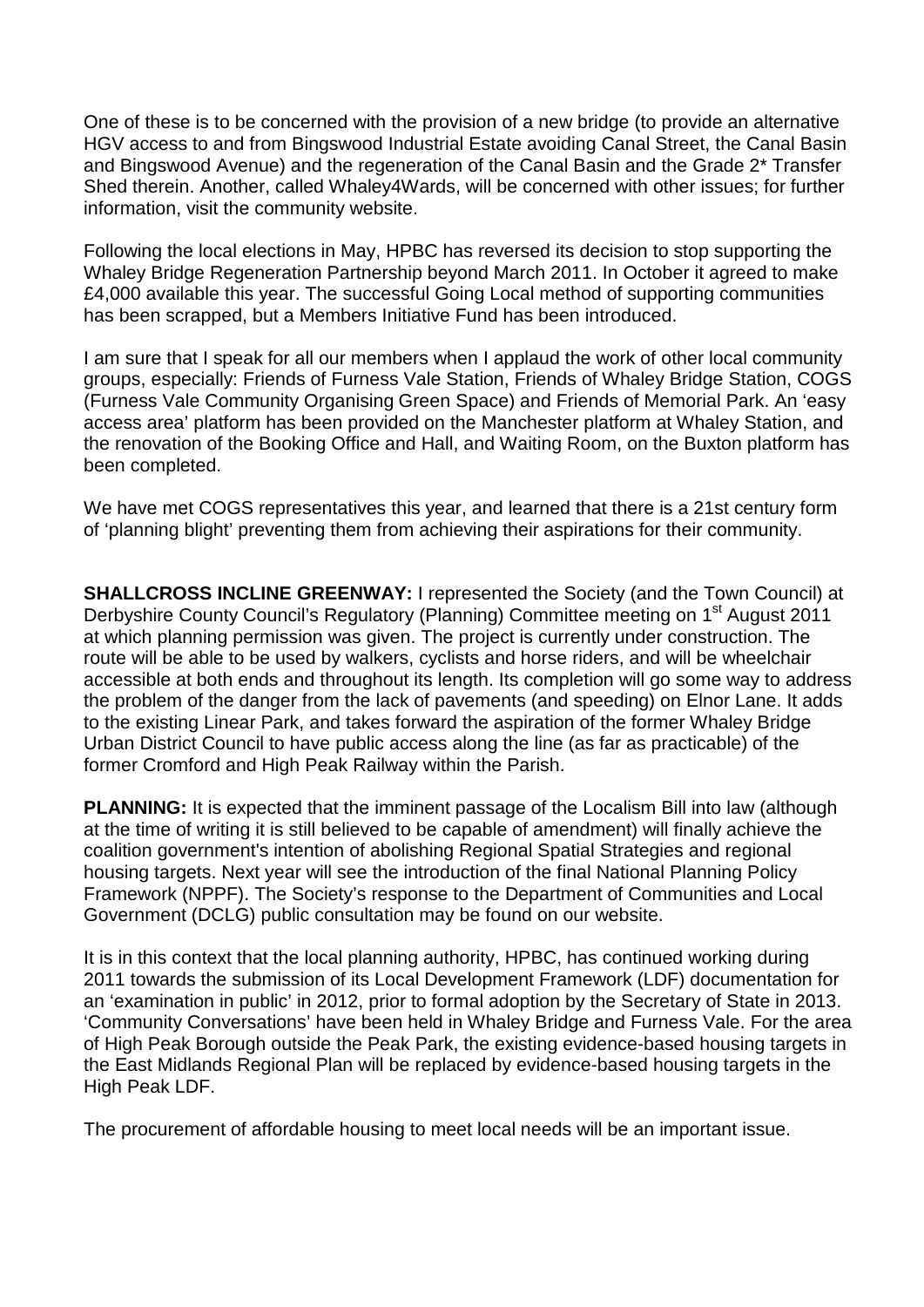**LAND AT JODRELL ROAD:** A Section 106 agreement between the local planning authority and the developer (associated with the planning permission for the development in the Hockerley New Road area) provided for the transfer of land to be maintained in perpetuity by HPBC. This transfer, together with a sum of £10,000, has taken place during 2011. It is hoped that this land (to the north of the Jodrell Road Children's Recreation Ground) will in time become a protected Local Nature Reserve. HPBC is to write to Whaley Bridge Town Council about the transfer of ownership and maintenance funding to them.

**BRIDGE 42:** Network Rail has been refused Listed Building Consent for work that would strengthen the railway bridge (crossing Buxton Road, near Wharf Road). Network Rail's intention is that the restriction of a 10mph speed limit across the bridge for goods trains be removed. Planning permission is not needed – but Listed Building Consent, for this Grade 2 Listed Building, is. At the time of writing, the outcome of Network Rail's appeal against the local planning authority's refusal is awaited.

**PUBLIC RIGHTS OF WAYS (PROWs):** The Society continues to make representations to Derbyshire County Council (DCC) about matters as they are brought to our attention. The claimed footpath between Whaley Lane and Orchard Avenue was formally added to the Definitive Map (Ref. No. WB113) last year, and has been joined this year by the new PROW footpath between Whaley Lane and Reservoir Road. A claim has been made for a footpath in Furness Vale between Station Road and the canal towpath. The Town Council's claim for a link between PROW WB61 and Chapel Road at Cadster is progressing. See also (below): DCC's Rights of Way Improvement Plan (RoWIP).

## **USEFUL WEBSITES:**

www.wbas.org.uk (The Society's website) [www.whaleybridge/com](http://www.whaleybridge/com) (Whaley's 'Community' website) www.merseybasin.org.uk (The Campaign's 'legacy' website) www.civicvoice.org.uk www.britishwaterways.co.uk www.waterscape.com (News about the transition of British Waterways to a new charity)

[www.derbyshire.gov.uk/leisure/countryside/access/rights\\_of\\_way/default.asp](http://www.derbyshire.gov.uk/leisure/countryside/access/rights_of_way/default.asp) (Information about Public Rights of Way within Derbyshire)

www.derbyshire.gov.uk/images/2011.08.01%20RP2%20Goyt%20Valley%20Greenway\_tcm4 4-176204.pdf (DCC Officer Report on Shallcross Incline Greenway)

www.derbyshire.gov.uk/images/2011.09.12%20(3)%20Mins%20of%201%20Aug%2011\_tcm 44-188353.pdf (DCC Decision and Conditions to approve Shallcross Incline Greenway)

## **FORTHCOMING EVENTS 2011/2012:**

**Friday, 25th November: 6.45pm: Doors open and Refreshments at Mechanics Institute. 7pm: Talks, followed by 7.30pm: Start of Whaley Bridge Amenity Society ANNUAL GENERAL MEETING**

**Saturday, 10th December: A normal service train (from Piccadilly to Buxton) will be designated as a 'Santa Special'**

**Saturday, 7th April: WBAS Coffee Morning, Mechanics Institute**